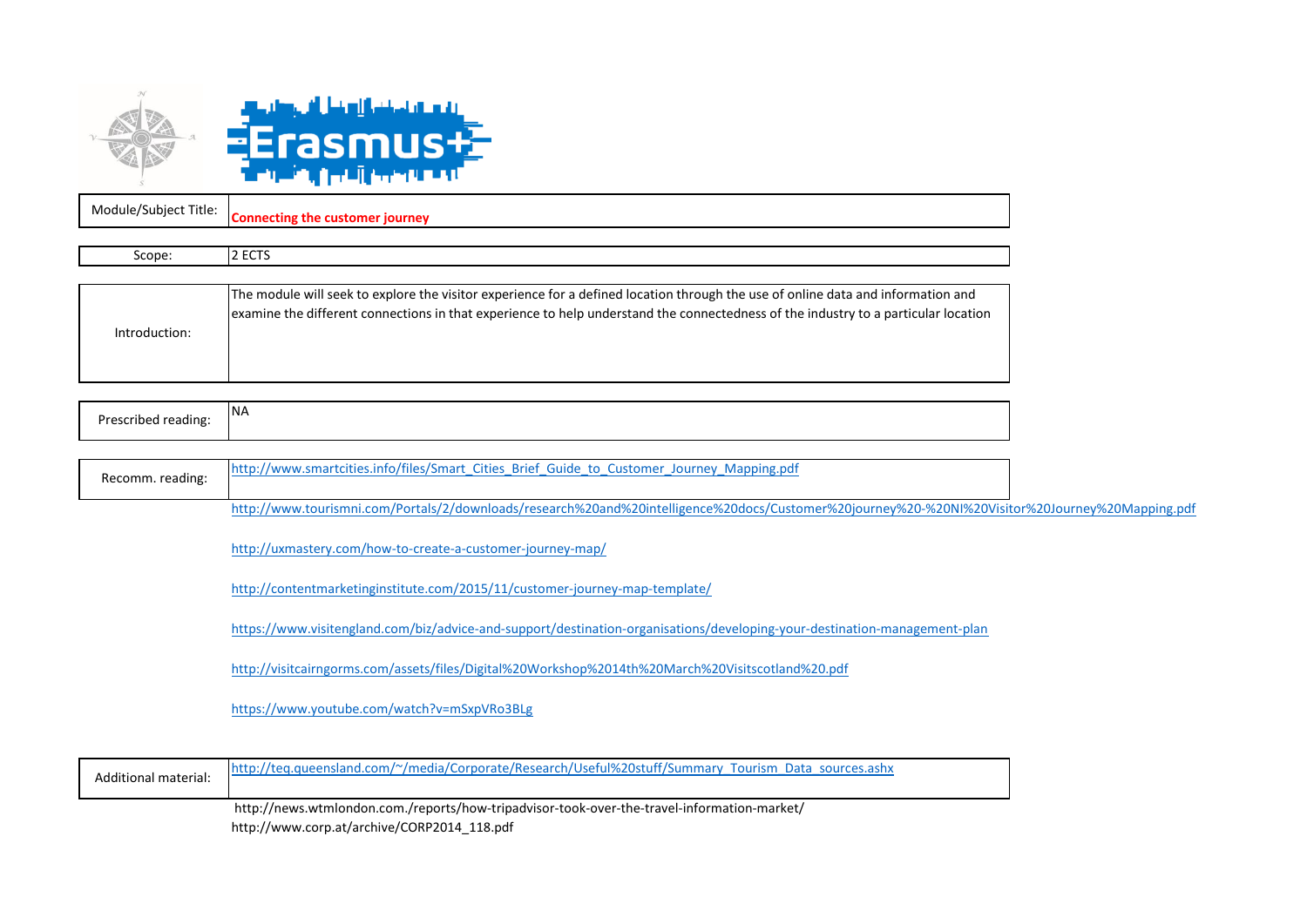http://www.icelandictourism.is/servlet/file/store36/item699669/version1/report%20from%20bcg%20on%20the%20future%20of%20tourism%20in%20iceland.pdf http://news.wtmlondon.com./reports/how-tripadvisor-took-over-the-travel-information-market/ http://news.wtmlondon.com./reports/how-tripadvisor-took-over-the-travel-information-market/

| Date |       | <b>Topic</b>                                                                                                                                                                                                                                                                           | <b>Topic Activities</b>                                                                                          | <b>Reading References</b>                                                                                                                                                                                      | <b>Teachers Approach</b> | <b>Additional Resources</b>                                                                            |
|------|-------|----------------------------------------------------------------------------------------------------------------------------------------------------------------------------------------------------------------------------------------------------------------------------------------|------------------------------------------------------------------------------------------------------------------|----------------------------------------------------------------------------------------------------------------------------------------------------------------------------------------------------------------|--------------------------|--------------------------------------------------------------------------------------------------------|
|      | Day 1 | Considering the range of steps from<br>research through buying process to<br>on site visitor experience identifying<br>potential strengths and weaknesses.<br>Consider the different perspectives in<br>customer journey from the<br>perspective of different key<br>stakeolder groups | Customer journey mapping                                                                                         | http://uxmastery.com/how-<br>to-create-a-customer-<br>journey-map/                                                                                                                                             |                          |                                                                                                        |
|      | Day 2 | Exploring the opportunities and<br>challenges of a destination<br>management approach to support<br>the tourism location, including<br>opportunities for public sector<br>investment                                                                                                   | Identify a good practice<br>example of a destination -<br>key stakeholders                                       | http://www.sillignakis.com/P<br>DF/The%20role%20of%20pri<br>vate%20and%20public%20se<br>examine the characteristics ctor%20in%20Tourism%20pl<br>of that destination and the anning%20and%20developm<br>ent.pdf |                          | https://www.visitenglan<br>d.com/sites/default/files<br>/downloads/dm_plans_g<br>uiding_principles.pdf |
|      | Day 3 | Exploring the value and impact of a<br>connected approach for tourism<br>businesses in terms of improving<br>visitor numbers and sustainability of<br>individual tourist businesses                                                                                                    |                                                                                                                  | http://www.visitkerteminde.<br>dk/sites/default/files/asp/vis<br>itkerteminde/KUP/a_practic<br>al_guide_to_tourism_destina<br>tion_management.pdf                                                              |                          |                                                                                                        |
|      | Day 4 | Examining the range of data sources<br>that identify useful information in<br>terms of visitor markets, destinations the development of a<br>and preferences                                                                                                                           | Iceland and for another<br>country and identify<br>possible opportunities for<br>planned destination<br>strategy |                                                                                                                                                                                                                |                          |                                                                                                        |